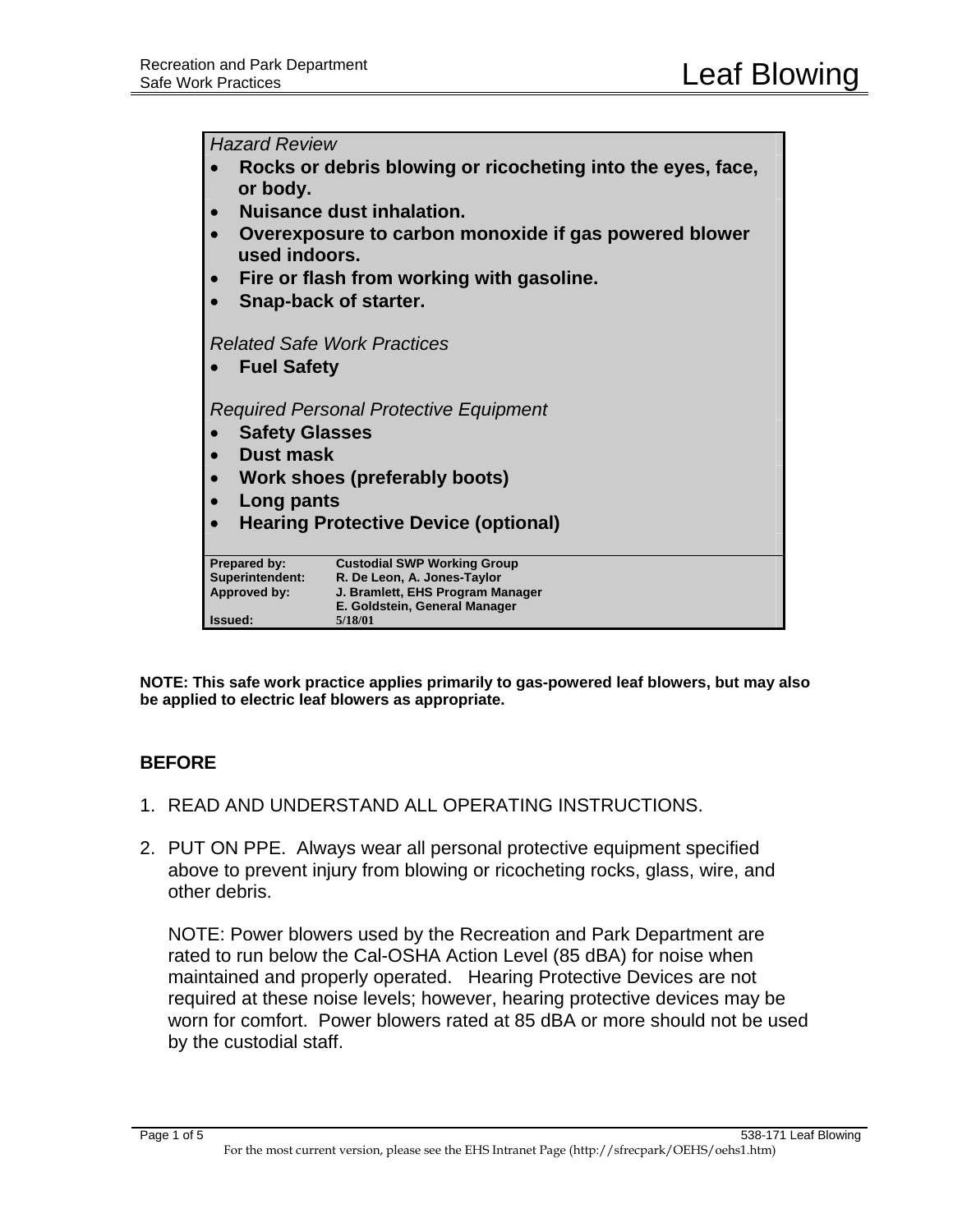- 3. DRESS PROPERLY. Do not wear loose clothing or jewelry. They can catch in moving parts. Pin up long hair so that it cannot be drawn into unit's air inlet. Always wear substantial footwear and long pants.
- 1. INSPECT THE UNIT. Inspect the unit before each use for worn, loose, or damaged parts. Do not use the unit until it is in proper working order.
- 2. INSPECT THE WORK AREA. Remove debris such as rocks, glass, and wire that could cause damage if blown.
- 3. CLEAR BYSTANDERS. Keep children, bystanders and pets a minimum of 10 meters (30 feet) away when starting or operating the unit.
- 4. FUELING GAS POWERED UNITS (see *Fuel Safety)*. Refuel the unit before starting work.
	- **Unleaded regular gasoline is highly flammable. Do not smoke or allow** other ignition sources in the area while fueling. Do not use near ignition sources such as a water heater, welding operation, hot metal surfaces, etc.
	- Mix fuel with **oil for 2-cycle engines** in a ratio of **50 parts fuel to one part oil**. Pour half the gasoline into the container, add the oil, and shake to ensure mixing. Add the remainder of the gasoline and shake again.
	- Do **not** use boating or automotive oil or gasoline containing alcohol. These will damage the unit.
	- Mix only the amount needed for the job you are to do. Fuel mixtures stored for more than two months cause hard starting and poor performance. If the unit has been stored for longer than this time, remove fuel and replace with fresh fuel. Dispose used fuel as hazardous waste.
	- Refuel on a paved or concrete surface. Pour slowly to prevent spillage. If spillage occurs, wipe unit dry before using.
	- To prevent igniting gasoline vapors, move at least 10 feet away from the fueling point before starting the engine.
	- **Do not refuel a hot engine!**
- 5. AVOID STRAIN. Adjust shoulder straps so the machine fits your body comfortably. Keep the unit close to your body to avoid strain.
- 6. INTENDED USES FOR GAS POWERED BLOWERS. Gas powered blowers are to be used ONLY for blowing debris such as grass clippings, leaves, and paper garbage in OUTDOOR areas or for fast drying of wet outdoor areas such as a patio. Do not start or run the engine inside a closed room. Exhaust fumes contain dangerous carbon monoxide. Also do not use the blower for spreading chemical fertilizers or other purposes not specified above.
- 7. INTENDED USE FOR ELECTRIC BLOWERS. Electric blowers may be used indoors as there is no danger of carbon monoxide accumulation. If used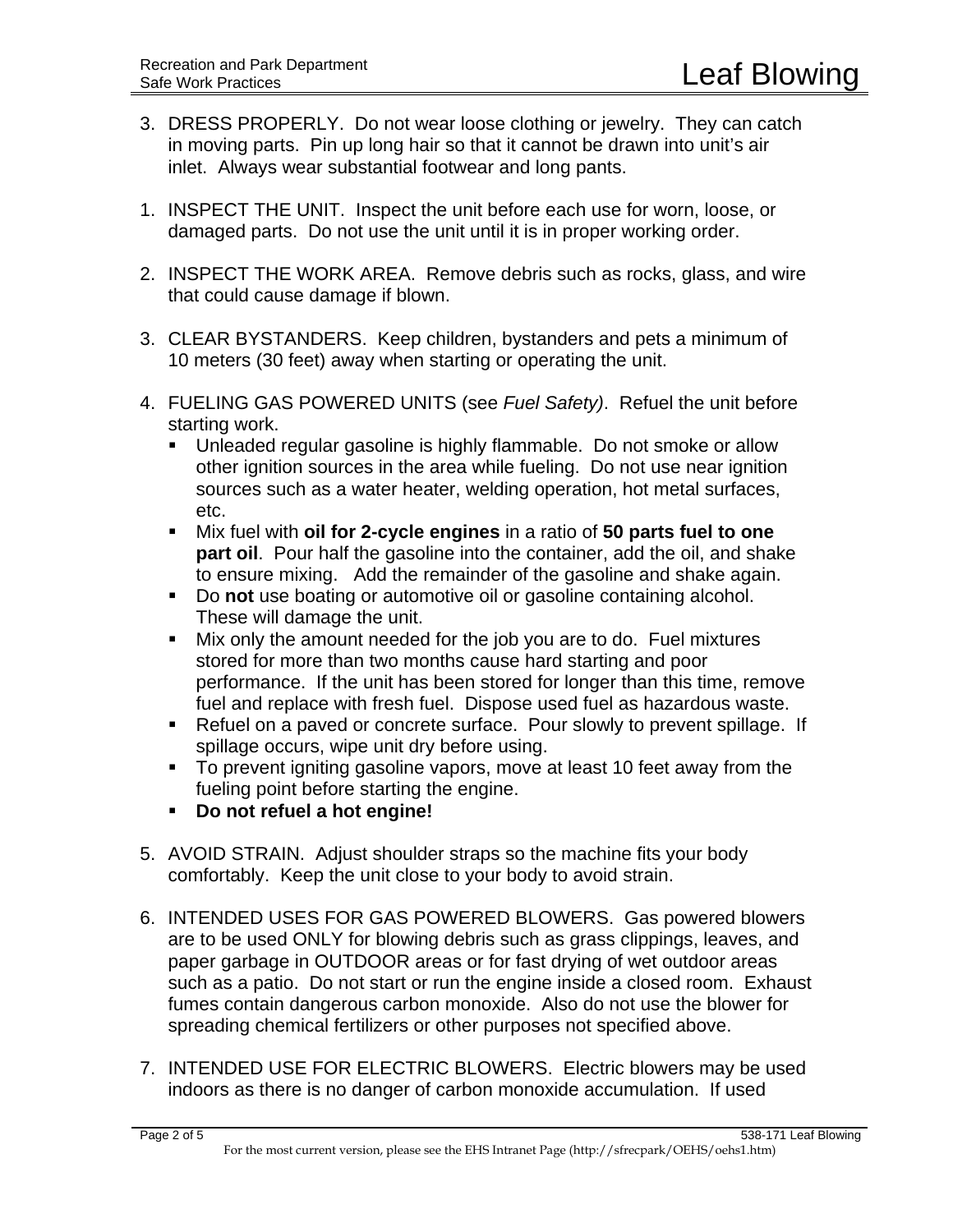outdoors, only electrical cords UL approved for outdoor use and in good condition may be used. Never operate in wet or damp conditions due to concerns regarding moisture contact with electricity. Never stand in puddles of water while using the electric blower. **Do not use in the rain**.

10. TAMPERING PROHIBITED. Federal and state law prohibit tampering with emission control equipment on gas powered blowers for any reason other than maintenance of the unit. Specifically, do not tamper with the carburetor and internal parts, spark plug, magneto or electronic ignition system, fuel filter, or air cleaner element. Tampering not only results in release of exhaust substances which shouldn't be breathed, but may also cause the unit to run louder to the point where hearing can be damaged.

## **DURING**

- 1. PRIME ENGINE. If the engine is not warmed up, press the priming button 2- 3x before starting. This facilitates start-up by injecting gas into the carburetor.
- 2. AVOID SNAP-BACK. To avoid snap-back when starting the gas powered engine, do not pull the starter rope all the way, and rewind the rope slowly.
- 3. KEEP UNIT UPRIGHT. Always start and run the unit in an upright position. Tilting the unit can result in fuel or oil spillage.
- 4. KEEP OPENINGS CLEAR. Do not put objects in openings, and do not use with any blocked openings (fan coverings, air inlets, etc.); keep free of dust, lint, hair, and anything that may reduce air flow.
- 5. DO NOT OPERATE WITHOUT PROPER GUARDS IN PLACE.
- 6. DO NOT HANDLE PLUG OR APPLIANCE WITH WET HANDS OR WHILE STANDING IN WATER.
- 7. BLOW AWAY FROM PEOPLE. Always direct the discharge of debris away from people, animals, and solid objects such as trees, cars, walls, etc. The force of air can cause rocks, dirt, or sticks to be thrown or to ricochet which may hurt people or animals, break glass, or cause other damage.
- 8. DO NOT WORK FROM UNSTABLE SURFACES. Never work from unstable surfaces such as ladders, trees, steep slopes, rooftops, etc.
- 9. DO NOT TOUCH MUFFLER, SPARK PLUGS, OR ROTATING PARTS. Touching these parts while the unit is operating can result in burns or lacerations.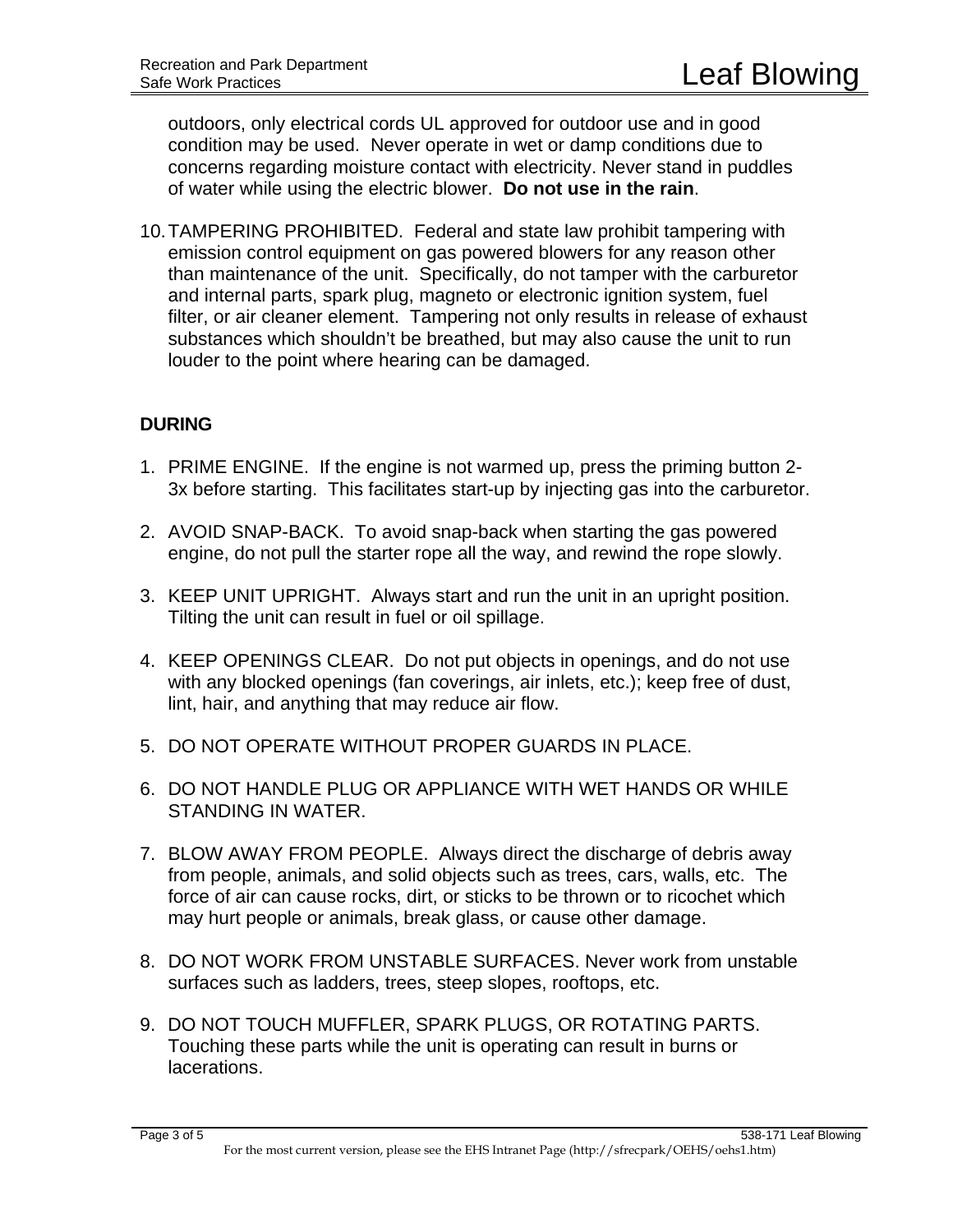- 10. NEVER OPERATE THE BLOWER WITHOUT THE TUBING.
- 11. DO NOT USE THE UNIT FOR SPREADING OR MISTING CHEMICALS, FERTILIZERS OR OTHER TOXIC SUBSTANCES THAT COULD RESULT IN SERIOUS PERSONAL INJURY.
- 12. PROTECT CORD FROM DAMAGE. Make sure the electrical cord is not stretched around corners or sharp objects. Do not pull or carry appliance by cord. Do not use cord as a handle. Keep cord away from heat, oil, and solvents
- 13. STOP MOTOR IN CASE OF ABNORMAL VIBRATION. If the appliance should start to vibrate abnormally, stop the motor and check immediately for the cause. Vibration is generally a warning of trouble.
- 14. USE ALL FUEL IF POSSIBLE. Attempt to use all fuel before ending use (storing). This will prevent "gumming" of the blower with old fuel and oil.
- 15. STOPPING THE GAS-POWERED ENGINE.
	- Turn throttle lever to the low speed setting.
	- Push ignition switch to the "OFF" position.
	- Note: If for some reason the lead wires to stop the engine are disconnected, you cannot stop the engine even if you turn the ignition switch to the "STOP" position. In this case, turn the choke to a fully closed position in order to stop the engine. Submit unit for repair.

# **AFTER**

- 1. DO NOT OPERATE THE BLOWER AFTER IT HAS BEEN DROPPED OR DAMAGED. Return it to your nearest authorized dealer for inspection or repair.
- 2. STOP MOTOR AND UNPLUG BEFORE LEAVING APPLIANCE. Stop the motor and unplug the supply cord whenever you leave the appliance, before cleaning the housing, before adding or switching attachments, and when making any repairs or inspections.
- 3. STORE IN A DRY LOCATION. This is important for preventing electrical and rusting problems.
- 4. MAINTENANCE AND EXTENDED STORAGE. Correctly maintaining as well as preparing the Power Blower for extended storage will be rewarded by increased service life and trouble free performance. Follow all instructions specified in the operator's manual.